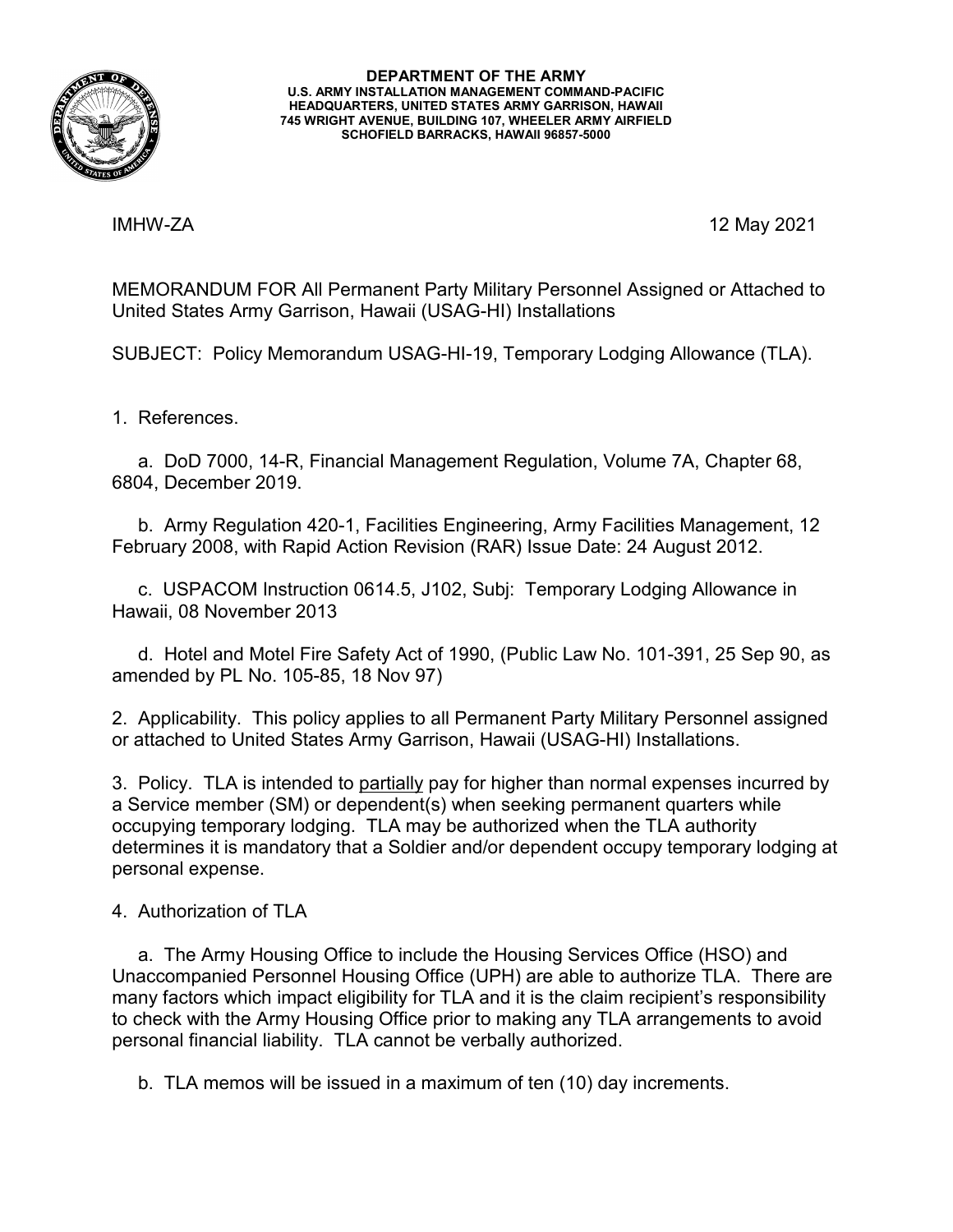c. Documents required to authorize TLA are orders, Department of Army (DA) Form-31, flight itinerary, housing agreements and the Government Bill of Lading (GBL). Additional documents may be requested.

 d. HSO maintains an up-to-date list of regularly inspected TLA approved hotels that are properly registered by the State of Hawaii to operate as Hotel / Transient Accommodations. An itemized lodging receipt, invoice or vendor statements will be required to verify lodging expenses for reimbursement. If a SM elects to reside in other than TLA approved lodging, the lodging must be properly registered by the State of Hawaii to operate as Hotel / Transient Accommodations for reimbursement.

 (1) The daily TLA rate (ceiling) for lodging, meals and incidental expenses (M&IE) is calculated based on the number of eligible persons occupying Temporary Lodging.

 (2) The TLA reimbursement depends on the actual expenses incurred at the temporary lodging. SM must keep itemized lodging receipts (daily cost of lodging, taxes, hotel taxes, etc.) to verify lodging expenses. If the lodging chosen exceeds TLA rates, SM will only receive reimbursement not to exceed lodging and M&IE ceiling.

 (3) When temporary lodging has adequate cooking and eating facilities, the daily TLA rate for lodging does not change, but the M&IE amount is reduced by one half.

 e. To claim M&IE only while staying with friends or relatives, SM must submit a statement to the HSO/UPH. The statement must be signed by SM host, include name and address, and confirm the SM is a guest. M&IE reimbursement while residing in the permanent residence is not authorized.

5. Arrival/Initial TLA

 a. TLA cannot start prior to the date the SM signs into the Permanent Duty Station (PDS) from leave, travel or permissive temporary duty (PTDY) status. (See Table 19-1. TLA When Arriving At New PDS)

 b. The SM is required to check in with HSO within five (5) calendar days after signing in to the PDS for instructions on TLA eligibility and responsibilities. The HSO is located at 215 Duck Road, Building 950, Schofield Barracks, HI 96857 or by email at: [usarmy.schofield.usag.mbx.housing-services-office@mail.mil.](mailto:usarmy.schofield.usag.mbx.housing-services-office@mail.mil)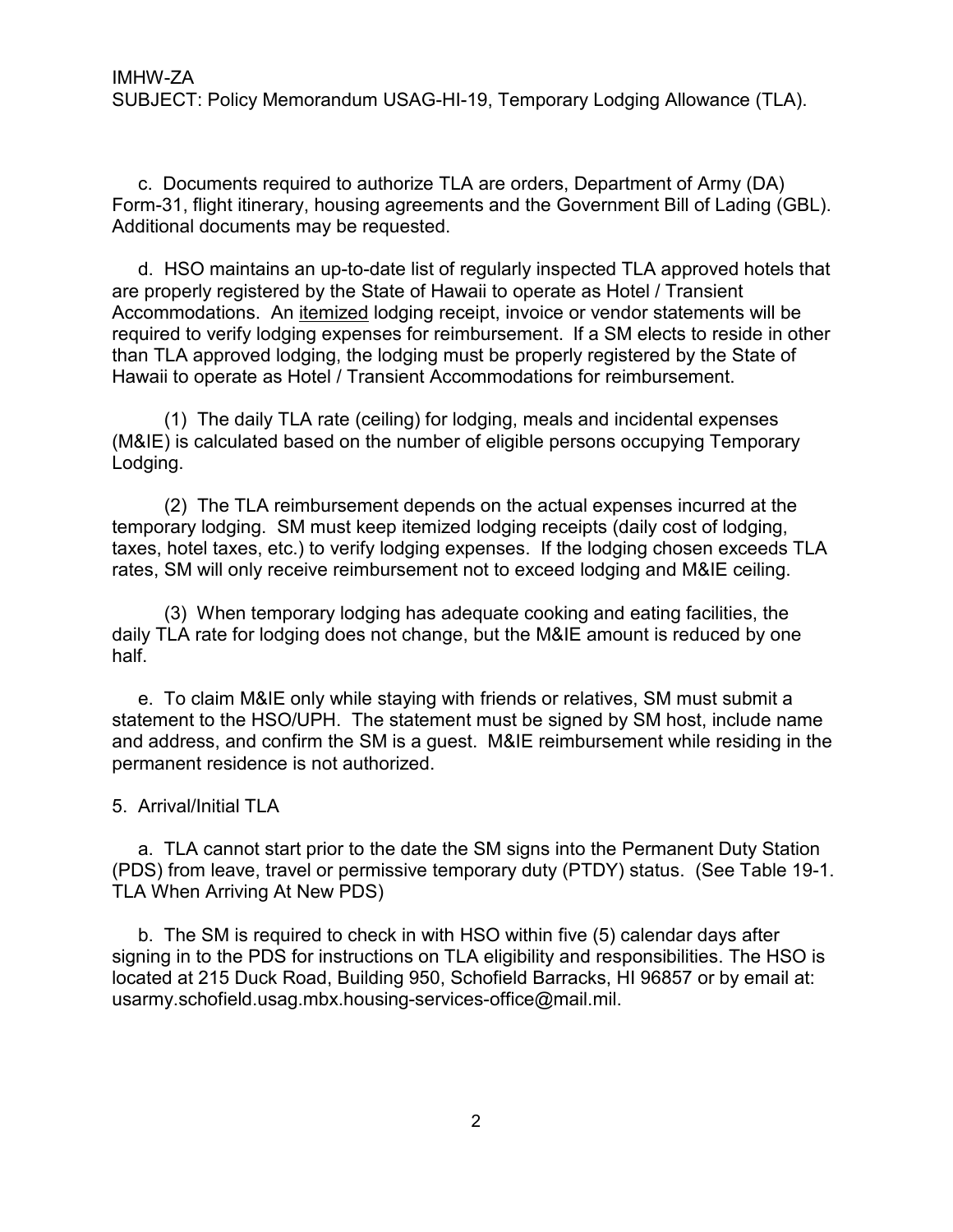| SM with command sponsored<br>dependent on orders or SM<br>E6 and above | TLA may begin for the SM and command sponsored<br>dependent on the arrival date located on the DA<br>Form 31.                                                                                                                                                                                                                                                                                                                                                                                                                               |
|------------------------------------------------------------------------|---------------------------------------------------------------------------------------------------------------------------------------------------------------------------------------------------------------------------------------------------------------------------------------------------------------------------------------------------------------------------------------------------------------------------------------------------------------------------------------------------------------------------------------------|
| SM arrives before command<br>sponsored dependent                       | TLA may begin for the SM on the arrival date located<br>on the DA Form 31. If the command sponsored<br>dependent arrives during the initial TLA period, the<br>dependent will be added to the TLA.<br>If the dependent arrives after the initial TLA period,<br>an additional TLA period may be authorized based on<br>a financial hardship calculation analysis. TLA may be<br>issued for the SM and dependent. (Note: The SM is<br>expected to have housing accommodations prior to<br>the arrival of their command sponsored dependent.) |
| <b>Command sponsored</b><br>dependent arrives before SM                | Before TLA payment, authorization or approval<br>through the Secretarial Process is required for the<br>dependent arrival in advance of the SM. TLA may<br>begin the day the command sponsored dependent<br>arrives to the PDS.                                                                                                                                                                                                                                                                                                             |
| Dual military couple                                                   | TLA may begin on the arrival date located on the DA<br>Form 31 of the SM who arrives first. TLA will also be<br>issued if the spouse arrives during the authorized<br>TLA period. If the spouse arrives after the initial TLA,<br>an additional TLA period may be authorized based on<br>a financial hardship calculation analysis. TLA may be<br>issued for the dual military couple. (Note: The first<br>arriving SM is expected to have housing<br>accommodations prior to the arrival of their dual<br>military spouse.)                |
| SM E1 - E5 arrives with non-<br>command sponsored<br>dependent         | A SM is not authorized TLA when he or she chooses<br>not to use an available Government dining facility or<br>available Government quarters because a non-<br>command sponsored dependent is in the PDS<br>vicinity.                                                                                                                                                                                                                                                                                                                        |

Table 19-1. TLA When Arriving At New PDS

6. Authorization Period for Arrival/Initial TLA

 a. The SM will check in with HSO on day twenty (20) of TLA. The HSO will review the SM progress in obtaining permanent housing.

 b. If the SM has not secured a valid on-post housing offer letter, lease or purchase agreement by the twentieth (20th) day of TLA, a housing accommodations search sheet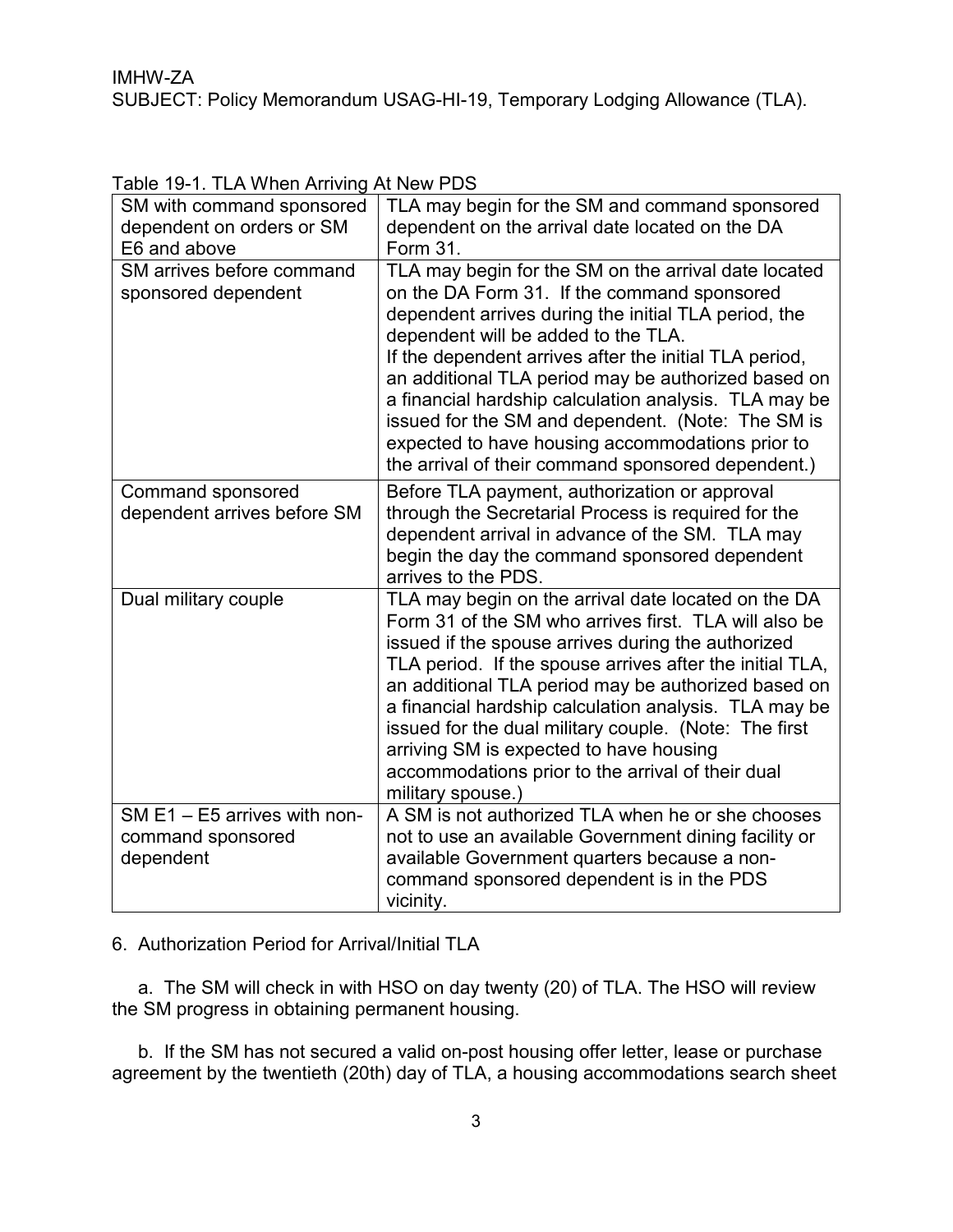is required with 20 valid searches (at least one per day) showing an aggressive search for housing to continue arrival TLA up to thirty (30) days.

 c. A housing agreement must be secured within 30 days from the start of the initial TLA with an availability date of occupancy no later than the sixtieth (60) day of the initial TLA. If housing is secured within 30 days with an occupancy date no later than 60 days, and the residence is located off post or with Island Palm Communities, additional TLA may be authorized based on the delivery of household goods to the residence. (Note: If housing is secured with Navy, Air Force or Marines Corps, TLA will end on lease start date, as government loaner furniture is available.)

 d. The SM is free to choose and wait for the availability of any type of housing they desire to rent or purchase. A maximum of 30 days TLA may be issued if housing is not secured.

## 7. Departure TLA

 a. Departure TLA may be authorized up to 10 days from the availability date on Permanent Change of Station (PCS)/Separation/Retirement orders as long as household goods are picked up and the SM is not on leave and is leaving the PDS vicinity. (See Table 19-2. TLA When Departing the PDS)

 b. A SM who retires or separates from service and stays in the PDS and moves at a later date is not eligible for TLA.

| apio 10 L. 1 L. 1 T. 1 T. 1 D J parting tho 1 D J |                                                        |
|---------------------------------------------------|--------------------------------------------------------|
| SM with command                                   | Departure TLA may be authorized for SM and             |
| sponsored dependent or SM                         | dependent up to 10 days from the availability date.    |
| E6 and above depart PDS                           |                                                        |
| PCS orders have been                              | If the residence has been terminated and the           |
| issued and Dependent                              | dependent departs before the SM, departure TLA is      |
| departs before the SM                             | limited to five (5) days for the dependent. Upon       |
|                                                   | departure of the SM at a later date, an additional 5   |
|                                                   | days of TLA may be authorized for the SM.              |
| Dependent departs after the                       | Authorization or approval through the Secretarial      |
| <b>SM</b>                                         | Process is required before TLA can be authorized for   |
|                                                   | dependent.                                             |
|                                                   | Note: If the Secretarial wavier has expired, or the SM |
|                                                   | has reported for duty at the new PDS, TLA is not       |
|                                                   | authorized.                                            |

|  | Table 19-2. TLA When Departing the PDS |  |  |
|--|----------------------------------------|--|--|
|--|----------------------------------------|--|--|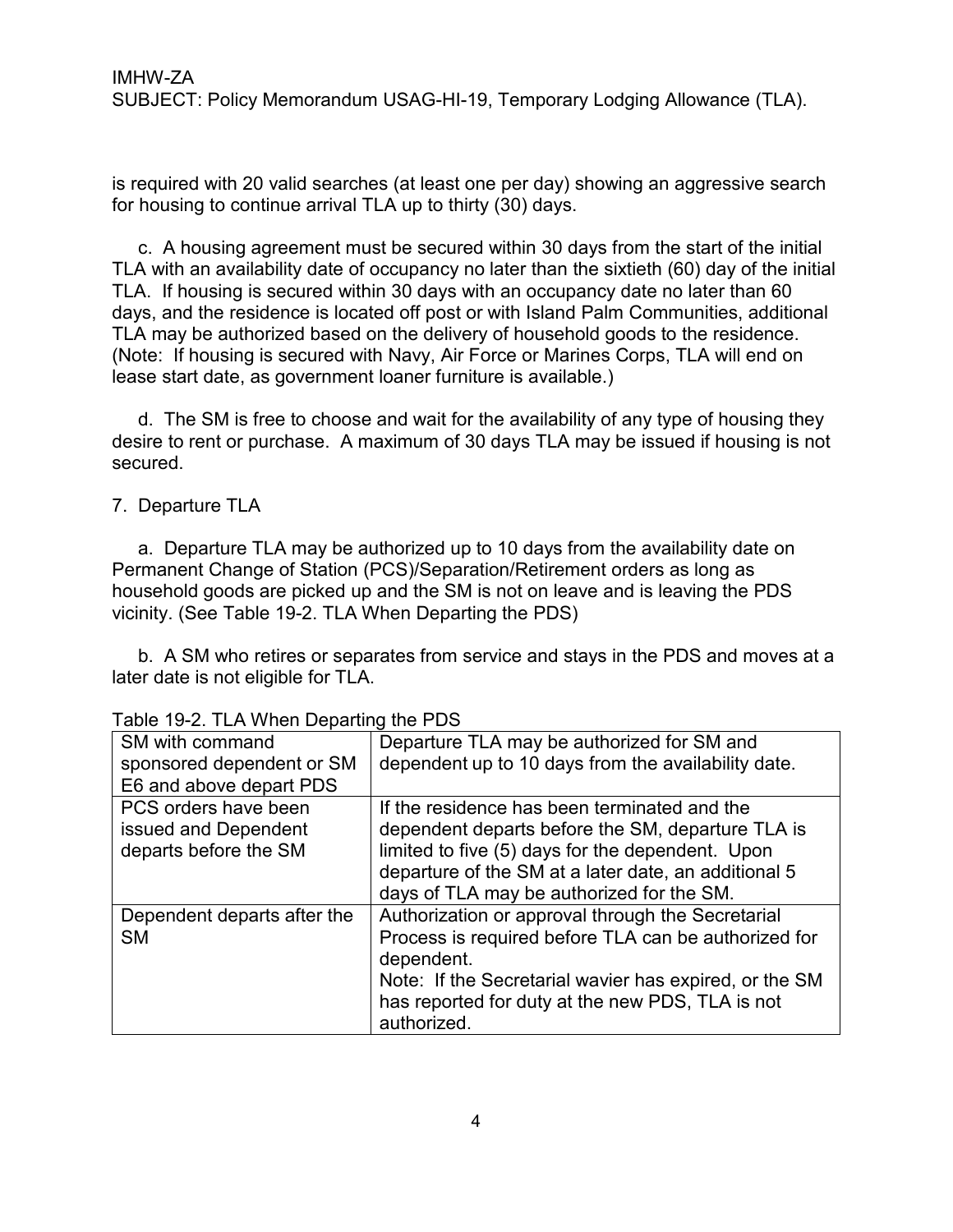Table 19-2. TLA When Departing the PDS (Continued)

| Dual military couple            | TLA may be authorized up to 10 days from the<br>availability date on orders of the last departing SM.<br>NOTE: If the dual military couple maintain separate<br>households in the PDS vicinity, each SM is authorized<br>TLA. Local lease agreements or housing terminations<br>will be required. |
|---------------------------------|---------------------------------------------------------------------------------------------------------------------------------------------------------------------------------------------------------------------------------------------------------------------------------------------------|
| SM $E1 - E5$ departs with       | A SM is not authorized TLA when he or she chooses                                                                                                                                                                                                                                                 |
| non-command sponsored           | not to use an available Government dining facility or                                                                                                                                                                                                                                             |
| dependent                       | available Government quarters because a non-                                                                                                                                                                                                                                                      |
|                                 | command sponsored dependent is in the PDS vicinity.                                                                                                                                                                                                                                               |
| SM E5 and below with a          | Departure TLA may be authorized up to 10 days from                                                                                                                                                                                                                                                |
| Certificate of Non Availability | the availability date on orders as long as household                                                                                                                                                                                                                                              |
| (CNA)                           | goods are picked up, the SM is not on leave and is                                                                                                                                                                                                                                                |
|                                 | leaving the PDS vicinity. SM must have a valid CNA.                                                                                                                                                                                                                                               |

## 8. Exception to Policy (ETP)

a. TLA ETP requests may be submitted in writing for circumstances that exceed the requirements specified in this policy. The Garrison Commander takes into consideration the daily amount of all payments and expenses received or will receive, including the Basic Allowance for Housing (BAH) (collected during the TLA period) before authorizing additional Arrival TLA beyond 60 days and Departure TLA beyond 10 days. The Garrison Commander may approve TLA for the number of days needed to prevent undue financial hardship to the SM during that period.

b. OCONUS COLA/TLA waiver is required for SM whose dependents remain in Hawaii because of the Soldier's TDY or Unaccompanied/Dependent Restricted Tour, including Soldiers participating in the Home Base Advance Assignments Program (HAAP) and desire to continue to receive OCONUS COLA, require an approved OCONUS COLA waiver from HQDA DCS, G-1 (see ALARACT Message 097/2016 or current policy). Station allowances based on the dependent's location in Hawaii, such as temporary lodging allowance (TLA), are authorized to continue without separate action. Other Soldiers must receive an approved overseas designated place from HQDA G-1 to receive dual OCONUS COLA upon in-processing. If the Soldier does not have an approved overseas designated place, the Soldier can apply; however, the authority is not retroactive to the date arrived at the new PDS and will be approved the date received at the HQDA G-1.

9. This instruction has been reviewed in accordance with DoDI 5154.31, Volume 5, dated 8 Oct 15, as Allowances File #21001.